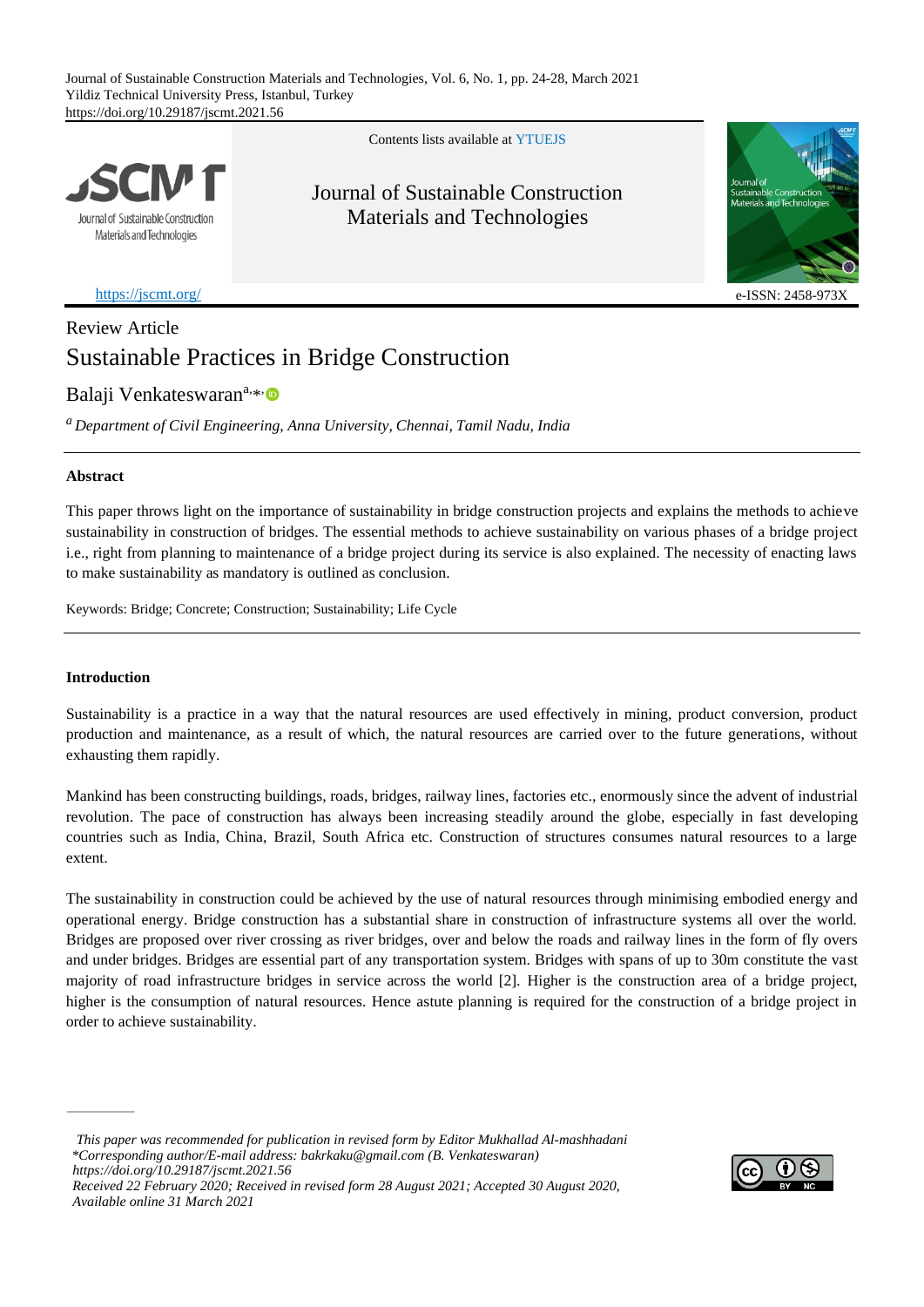#### **Sustainability Thinking in Bridge Construction**

Sustainability in bridge construction could be achieved through planning, design, construction and maintenance of a bridge [5]. Sustainability in a bridge project could be viewed from achieving minimum embodied and operational energy during its construction and maintenance [2].

### *2.1 Embodied Energy*

Embodied energy in a bridge project results from the use of materials for the construction of a bridge, i.e., energy consumed by the materials in mining, stacking, sorting, conversion in to other products, transportation of the converted product, their storage or laying the finished products in their intended place.

#### *2.2. Operational Energy*

Operational energy is the energy consumed in operation and maintenance of a bridge structure, during its entire life span. In order to achieve sustainability in construction of bridges, their embodied energy and operational energy should be minimum.

# *2.3 Sustainability in Planning a Bridge Project*

Planning for a bridge project involves selecting a suitable location for the bridge in terms of minimum length of the proposed bridge, selecting an economic span for the bridge and selection of suitable superstructure forms such as girder bridge, arch bridge, suspension bridge, cable stayed bridge etc. The form of sub structure to be selected for a bridge project depends upon its height and the span proposed. The foundation for a bridge project depends upon the soil profile at the project location based on which the foundation shall be of pile, raft and open spread footing.

Selection of particular location for a bridge project, its superstructure, sub structure and foundation contribute a lot in achieving sustainability. A perspective that longer the bridge, higher is the material consumption for construction and the maintenance shall also be considered. The selection of site for a bridge construction shall also be made in such a way that neither its approach nor its span is located on the wet irrigation fields, forest area, lakes, tanks, reservoirs, zoological conservatories etc., in such as way that micro climate of the region, habitats of the region are not affected and water retention area of the water bodies are not shrunk in any way. The bridge should also be planned in such a way that livelihood of people living in the area is not affected in any way. Planning should also be in such a way that the natural formations such as hills, mountain ranges are not affected.

New bridge in lieu of the existing bridge may be planned if it is absolutely essential to reconstruct the bridge otherwise the existing bridge may be strengthened to achieve extension of its service life.

## *2.4 Sustainability in Design of Bridges*

The design components of a bridge structure must be meticulously done in such a way the structure integrates well in to the atmosphere. The structure should not be a loner in the surroundings. The bridge span, material for construction of the bridge, location of piers and abutments, construction of retaining walls to retain the approaches or river bunds, river bed protective works are all designed in such a way that they consume minimum natural resources and deployment of machineries for their construction.

Design of bridges should be in such a way that they need less repair and restoration effort during their entire service life. Possibility of use of locally available materials and the use of recycled materials should also be explored in the design stage. The use of alternate and appropriate technologies should also be explored. *2.5 Analysis for Life Cycle Analysis of a Bridge Structure*

Life Cycle Analysis (LCA) [1,2] is a method to evaluate all the aspects connected with bridge construction and its associated environmental impacts during its entire service life including its material procurement, their transportation, use, and their final disposal in such a way that the net embodied energy, operational energy and the emission of carbon dioxide  $(CO_2)$  is minimum. As in Figure 1. [4] the LCA also aims to achieve balance in economics i.e., the cost incurred in construction and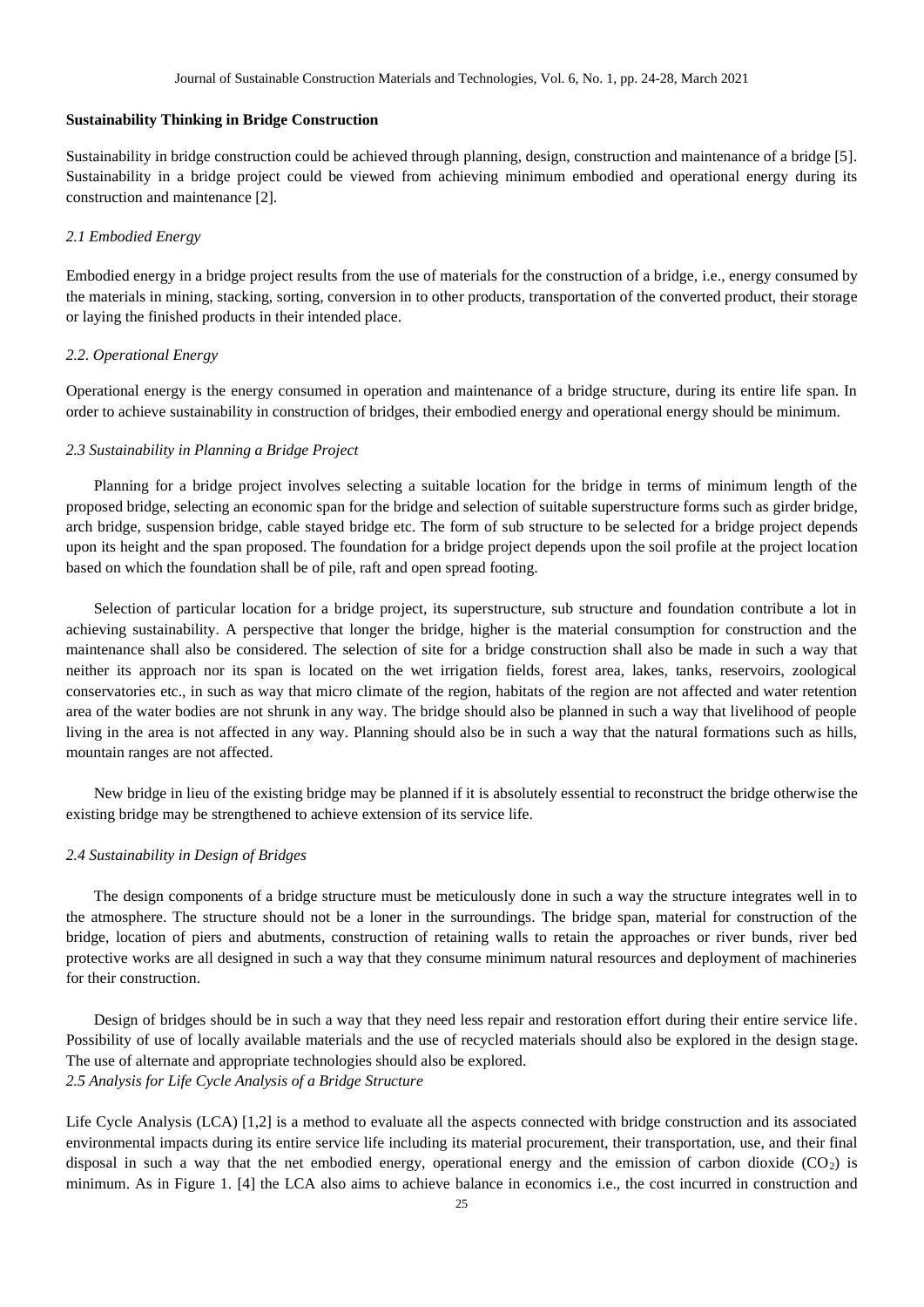maintenance of a bridge structure, maintaining the environment of the locality (The minimum change in micro and macro climate of the area and the minimum disturbance to habitat of the region) and the social impacts due to construction. (The impact on the livelihood of the locality should be minimum, rehabilitation and resettlement should also be kept minimum).



**Figure 1.** Sustainable Parameters

Thus, a sustainable bridge project, as shown in Figure 1. [4] shall be economically viable, environmentally justifiable or bearable and must create an equitable social environment.

In any bridge project, common materials for use in their construction are concrete, steel and composites of steel and concrete. Table 1. Shows the embodied energy and  $CO<sub>2</sub>$  emissions on different forms of bridge structures using different materials for their construction [2]. It can be inferred from the above table that considering various bridge forms, bridge constructed using concrete consumes less energy and emit minimum  $CO<sub>2</sub>$  emission.

|         | Structural |       | Embodied Energy during  |           | $CO2$ Emissions during<br>construction( $\text{Kg/m}^2$ ) |           |           |  |
|---------|------------|-------|-------------------------|-----------|-----------------------------------------------------------|-----------|-----------|--|
|         | From       |       | construction( $GI/m2$ ) |           |                                                           |           |           |  |
| Energy  | Type       | steel | Concrete                | Composite | steel                                                     | Concrete  | Composite |  |
|         | Viaduct    | 17.6  | 15.7/16.6               | 22.1      | 1464                                                      | 1445/1446 | 1453      |  |
| Minimum | Girder     | 30.9  | 23.6                    | 29.1      | 2513                                                      | 2132      | 2440      |  |
|         | Arch       | 49.5  | 34.3                    | 48.8      | 3952                                                      | 3536      | 4036      |  |
|         | Cable-     |       |                         |           |                                                           |           |           |  |
|         | stay       | 40.3  | 21.1/22.1               | 37.7      | 3406                                                      | 3242      | 3372      |  |
|         |            |       |                         |           |                                                           |           |           |  |
|         | Viaduct    | 23.3  | 21.1/22.1               | 22.1      | 1719                                                      | 1710/1863 | 1702      |  |
| Average | Girder     | 39.3  | 30.6                    | 37        | 2810                                                      | 2457      | 2750      |  |
|         | Arch       | 61.9  | 49.1                    | 60.8      | 4326                                                      | 4005      | 4459      |  |
|         | Cable-     |       |                         |           |                                                           |           |           |  |
|         | stay       | 50.6  | 43.9                    | 47.7      | 3822                                                      | 3726      | 3830      |  |
|         |            |       |                         |           |                                                           |           |           |  |
|         | Viaduct    | 30.8  | 28.1/28.6               | 29.2      | 1891                                                      | 1912/2066 | 1893      |  |
| Maximum | Girder     | 49.3  | 39.1                    | 46.6      | 3045                                                      | 2718      | 2998      |  |
|         | Arch       | 75.6  | 60.9                    | 74.4      | 4637                                                      | 4410      | 4820      |  |
|         | Cable-     |       |                         |           |                                                           |           |           |  |
|         | stay       | 62.6  | 54.8                    | 69.3      | 4174                                                      | 4140      | 4244      |  |

|  |  | Table 1. Bridge forms and embodied energy consumption |  |  |
|--|--|-------------------------------------------------------|--|--|
|  |  |                                                       |  |  |

# *2.6 Sustainability in Construction of Concrete Bridges*

Sustainability in construction could be achieved in many ways. The chief among them are.

• Procurement of materials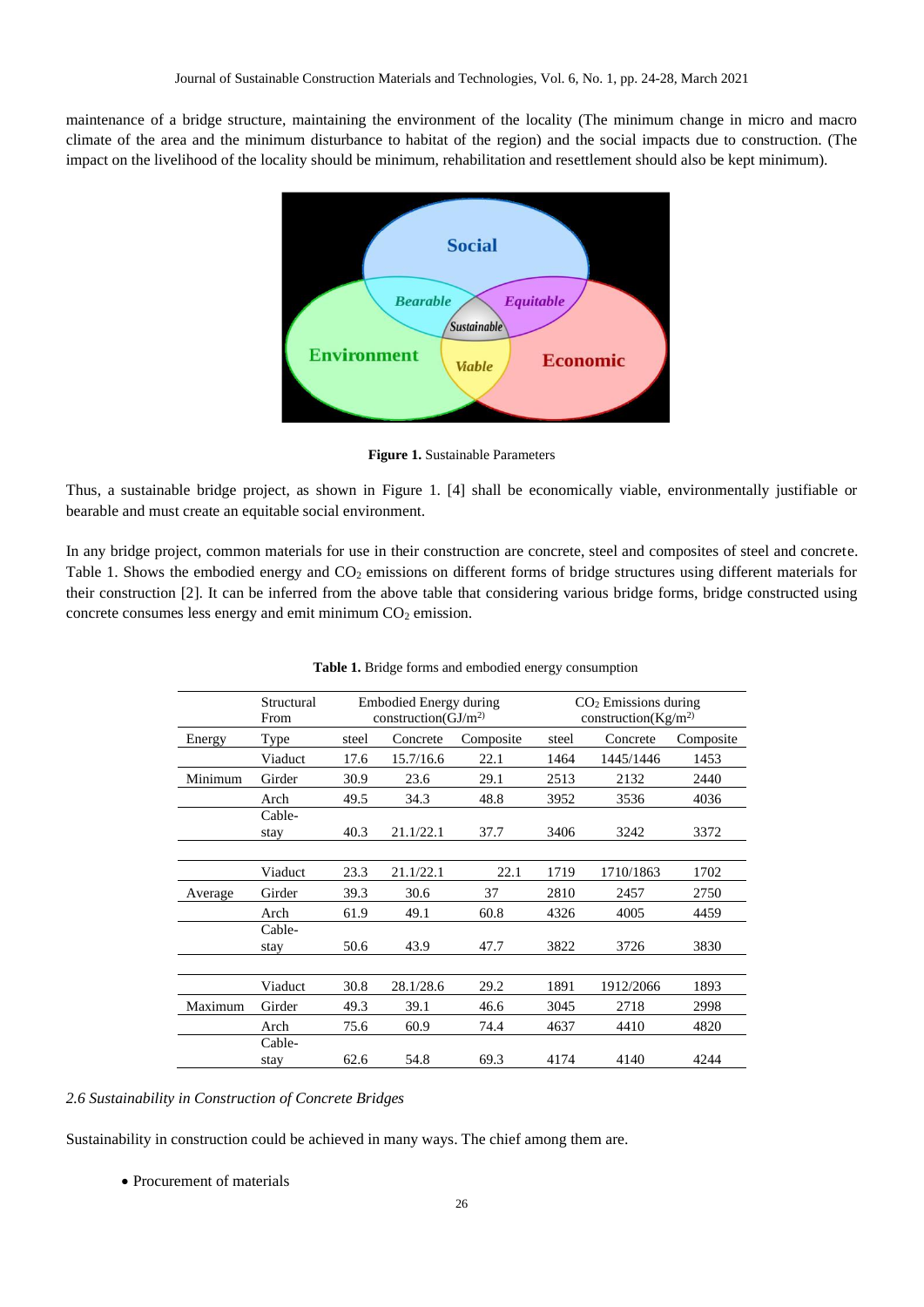- Storing/Stacking of materials
- Testing of materials
- Use of materials for construction
- Construction techniques
- Project management
- Maintenance of the structural components

# *2.6.1 Procurement of Materials*

The essential procurements for a bridge structure consist of:

- Cement
- Steel
- Coarse aggregates and fine aggregates
- Earth for formation of approaches

Cement of required grade should be produced in bulk rather than in loose quantities. This reduces the cost of fuel used for transportation and in turn reduces operation energy. The procured cement should be stored in such way that the cement should be used till the end of the construction without any loss in the property of cement.

Steel of required quality and quantity should be procured well in advance before the commencement of RCC construction. They should be cut in such a way that wastages are minimum.

Coarse and fine aggregates should be sourced nearer to the site and the use of locally available materials should be encouraged. Earth of required quality should be sourced nearer to the site rather than conveyed from a distance.

#### 2.6.2 Stacking

Stacking of construction materials should be done nearer to the site. In the case of concrete, the raw materials should be stored in such a way that batching of concrete is done quickly, without any need for longer conveyance for mixing and placing of concrete.

### *2.5.3 Testing of materials*

Testing and certification of materials should be carried at the source itself rather than at the site. This obviates the necessity for return transportation, if there is any need for rejection of materials.

# *2.5.4 Construction Techniques*

Construction of the bridge components should be planned in such a way that each of them is carried out in minimum possible time by employing suitable construction techniques. Time delay and cost overrun are indirectly related to sustainable construction. The form work and scaffolding materials should be of such a quality so that the finished concrete is within the tolerance limits and the form work materials can be reused to the maximum extent as possible, without any loss in their integrity and the finished concrete is not out of dimension.

#### *2.5.5 Project Management*

Project management contributes to the sustainable goals by means of effective utilisation of resources and manpower. Scientific implementation of a bridge project by means of employing construction management principles shall be explored. The use of Project Evaluation and Review Technique (PERT), Critical Path Method (CPM)) and the project management software tools such as PRIMAVERA for large projects, shall also be considered.